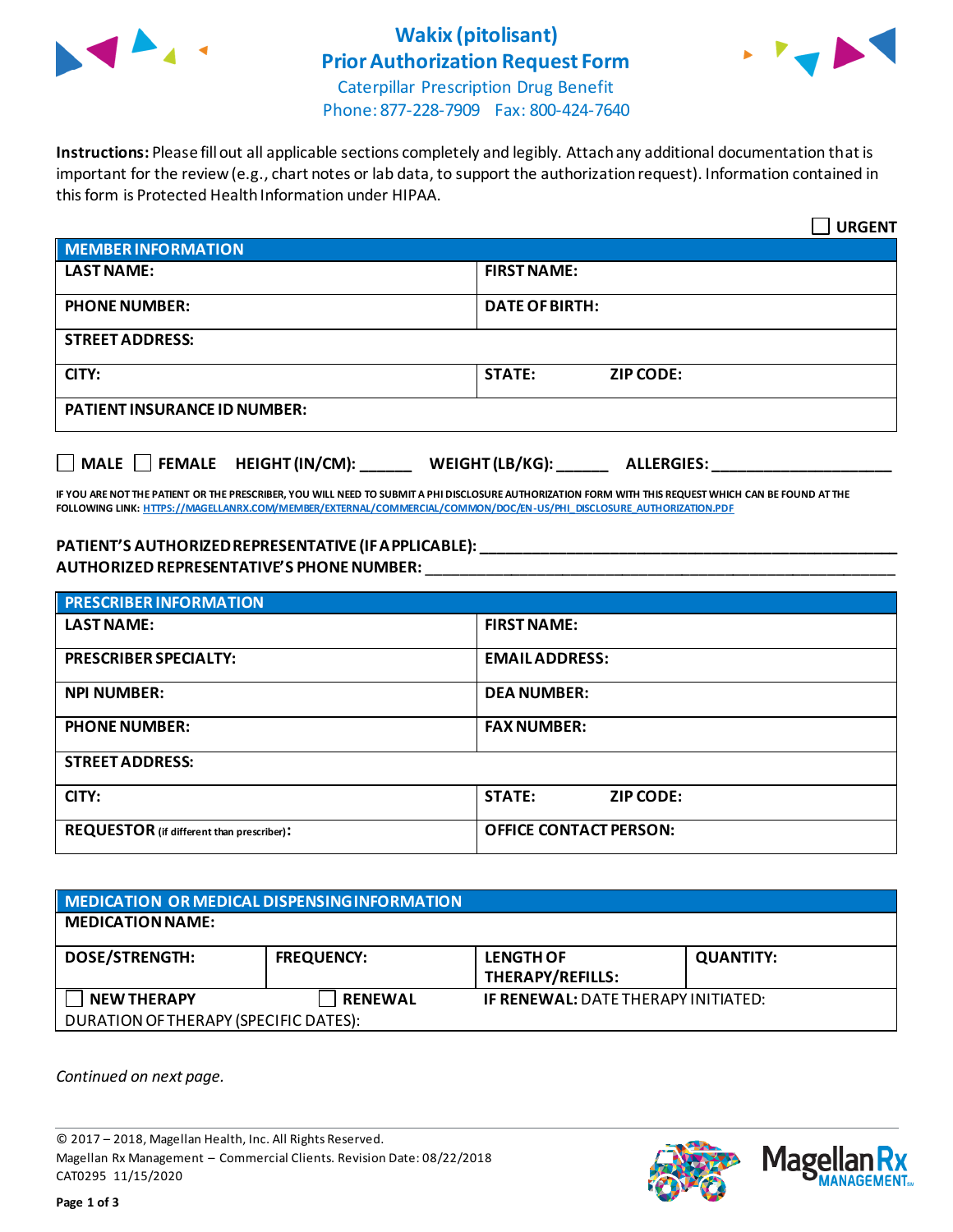

# **Wakix (pitolisant) Prior Authorization Request Form**



Caterpillar Prescription Drug Benefit Phone: 877-228-7909 Fax: 800-424-7640

| MEMBER'S LAST NAME:                                                                                                                                                                                                                                                                                                                                                                                                                                                                                                                                                                                                                                                                                                                                                                                                                                                                                                                                                                                                                                            | <b>MEMBER'S FIRST NAME:</b>                                                                                                                                                                                                            |                                                |  |  |
|----------------------------------------------------------------------------------------------------------------------------------------------------------------------------------------------------------------------------------------------------------------------------------------------------------------------------------------------------------------------------------------------------------------------------------------------------------------------------------------------------------------------------------------------------------------------------------------------------------------------------------------------------------------------------------------------------------------------------------------------------------------------------------------------------------------------------------------------------------------------------------------------------------------------------------------------------------------------------------------------------------------------------------------------------------------|----------------------------------------------------------------------------------------------------------------------------------------------------------------------------------------------------------------------------------------|------------------------------------------------|--|--|
|                                                                                                                                                                                                                                                                                                                                                                                                                                                                                                                                                                                                                                                                                                                                                                                                                                                                                                                                                                                                                                                                | 1. HAS THE PATIENT TRIED ANY OTHER MEDICATIONS FOR THIS CONDITION?                                                                                                                                                                     | YES (if yes, complete below)<br><b>NO</b>      |  |  |
| <b>MEDICATION/THERAPY (SPECIFY</b><br>DRUG NAME AND DOSAGE):                                                                                                                                                                                                                                                                                                                                                                                                                                                                                                                                                                                                                                                                                                                                                                                                                                                                                                                                                                                                   | <b>DURATION OF THERAPY (SPECIFY</b><br>DATES):                                                                                                                                                                                         | <b>RESPONSE/REASON FOR</b><br>FAILURE/ALLERGY: |  |  |
| <b>2. LIST DIAGNOSES:</b>                                                                                                                                                                                                                                                                                                                                                                                                                                                                                                                                                                                                                                                                                                                                                                                                                                                                                                                                                                                                                                      |                                                                                                                                                                                                                                        | <b>ICD-10:</b>                                 |  |  |
|                                                                                                                                                                                                                                                                                                                                                                                                                                                                                                                                                                                                                                                                                                                                                                                                                                                                                                                                                                                                                                                                | □ Excessive Daytime Sleepiness (EDS) in Adult Patients with Narcolepsy<br>□ Cataplexy in Adult Patients with Narcolepsy<br>$ICD-10$<br>3. REQUIRED CLINICAL INFORMATION: PLEASE PROVIDE ALL RELEVANT CLINICAL INFORMATION TO SUPPORT A |                                                |  |  |
| PRIOR AUTHORIZATION.                                                                                                                                                                                                                                                                                                                                                                                                                                                                                                                                                                                                                                                                                                                                                                                                                                                                                                                                                                                                                                           |                                                                                                                                                                                                                                        |                                                |  |  |
| <b>Clinical Information:</b>                                                                                                                                                                                                                                                                                                                                                                                                                                                                                                                                                                                                                                                                                                                                                                                                                                                                                                                                                                                                                                   |                                                                                                                                                                                                                                        |                                                |  |  |
| <b>Excessive Daytime Sleepiness (EDS) in Adult Patients with Narcolepsy</b><br>Does the patient have a diagnosis of narcolepsy? $\Box$ Yes $\Box$ No Please submit documentation<br>Does the patient have narcolepsy with associated cataplexy? $\Box$ Yes $\Box$ No Please submit documentation<br>Has the patient had a sleep study to affirm a diagnosis of narcolespy? $\Box$ Yes $\Box$ No Please submit documentation<br>Does the patient have an Epworth Sleepiness Scale (ESS) score of 14 or greater?<br>$\Box$ Yes $\Box$ No Please submit documentation<br>Does the patient have another primary cause of excessive daytime sleepiness (such as a sleep Apnea Index ≥ 10 per<br>hour and/or an Apnea/Hypopnea Index≥15 per hour, periodic limbs movement (PLM) disorders as defined by a<br>PLM arousal index (PLMAI) ≥ 10 per hour, shift work, chronic sleep deprivation, circadian sleep wake rhythm<br>disorder)? □ Yes □ No<br>Has the patient had a prior trial of modafinil or armodafinil? $\Box$ Yes $\Box$ No Please submit documentation |                                                                                                                                                                                                                                        |                                                |  |  |
|                                                                                                                                                                                                                                                                                                                                                                                                                                                                                                                                                                                                                                                                                                                                                                                                                                                                                                                                                                                                                                                                |                                                                                                                                                                                                                                        |                                                |  |  |
| Will the patient take Wakix while also taking modafinil, armodafinil or any amphetamine product? $\Box$ Yes $\Box$ No                                                                                                                                                                                                                                                                                                                                                                                                                                                                                                                                                                                                                                                                                                                                                                                                                                                                                                                                          |                                                                                                                                                                                                                                        |                                                |  |  |
| <b>Cataplexy in Adult Patients with Narcolepsy</b><br>Is the prescriber a sleep specialist or neuroligst? $\Box$ Yes $\Box$ No<br>Has the patient had a polysomnography (PSG) sleep study to affirm a diagnosis of narcolespy?<br>$\Box$ Yes $\Box$ No Please submit documentation<br>Does the patient have a diagnosis of narcolepsy with cataplexy? $\Box$ Yes $\Box$ No Please submit documentation<br>Has the patient had a Multiple Sleep Latency Test to affirm a diagnosis of narcolespy?<br>$\Box$ Yes $\Box$ No Please submit documentation                                                                                                                                                                                                                                                                                                                                                                                                                                                                                                           |                                                                                                                                                                                                                                        |                                                |  |  |
|                                                                                                                                                                                                                                                                                                                                                                                                                                                                                                                                                                                                                                                                                                                                                                                                                                                                                                                                                                                                                                                                |                                                                                                                                                                                                                                        |                                                |  |  |